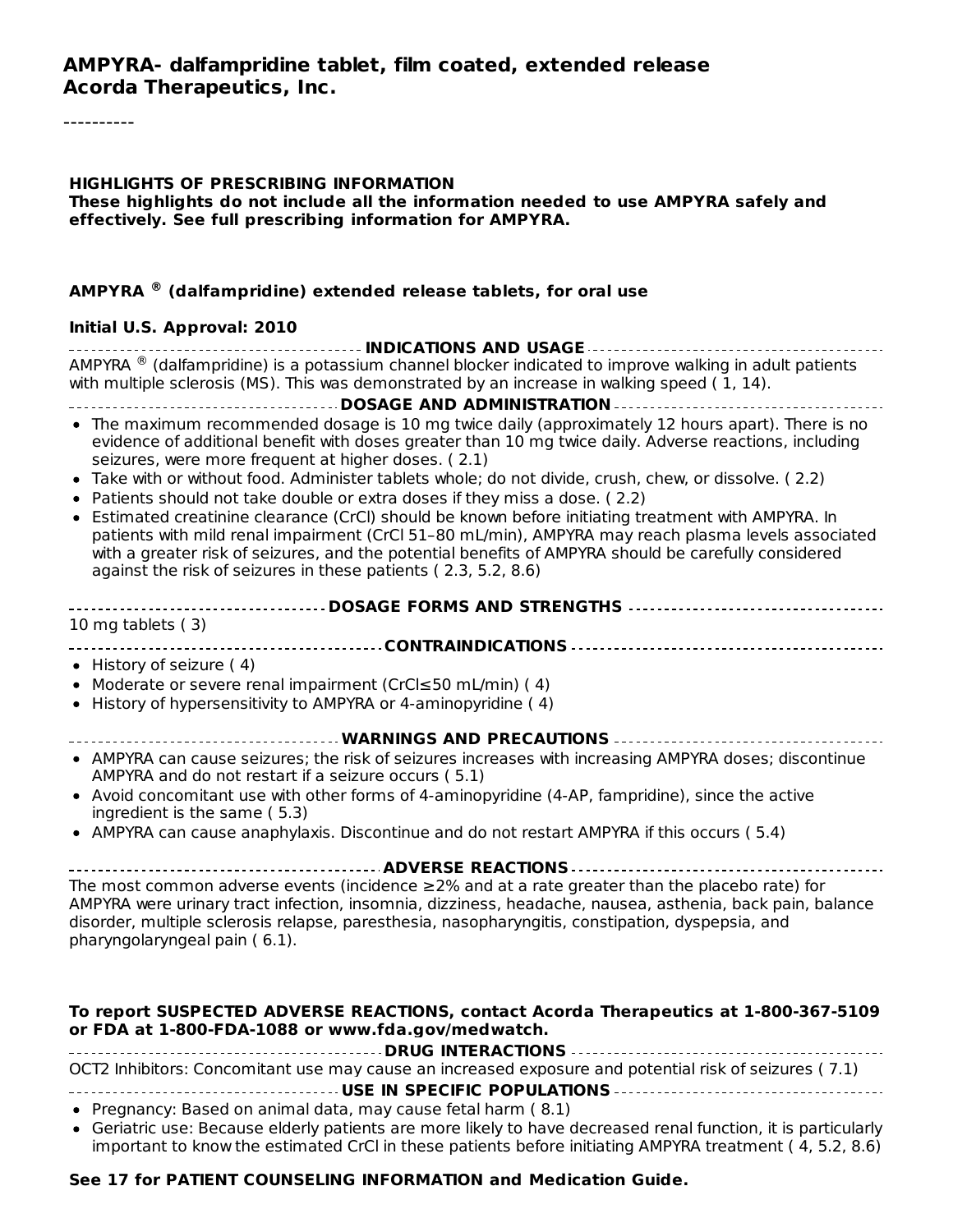#### **FULL PRESCRIBING INFORMATION: CONTENTS\***

#### **1 INDICATIONS AND USAGE**

#### **2 DOSAGE AND ADMINISTRATION**

- 2.1 Dosage Information
- 2.2 Administration Instructions
- 2.3 Renal Monitoring Prior to and During Treatment
- 2.4 Dosage in Patients with Renal Impairment

#### **3 DOSAGE FORMS AND STRENGTHS**

#### **4 CONTRAINDICATIONS**

#### **5 WARNINGS AND PRECAUTIONS**

- 5.1 Seizures
- 5.2 Renal Impairment
- 5.3 Concurrent Treatment with Other Forms of 4-Aminopyridine
- 5.4 Anaphylaxis

#### **6 ADVERSE REACTIONS**

- 6.1 Clinical Trials Experience
- 6.2 Postmarketing Experience

#### **7 DRUG INTERACTIONS**

- 7.1 OCT2 Inhibitors
- 7.2 Baclofen

#### **8 USE IN SPECIFIC POPULATIONS**

- 8.1 Pregnancy
- 8.2 Lactation
- 8.4 Pediatric Use
- 8.5 Geriatric Use
- 8.6 Impaired Renal Function

### **10 OVERDOSAGE**

#### **11 DESCRIPTION**

#### **12 CLINICAL PHARMACOLOGY**

- 12.1 Mechanism of action
- 12.2 Pharmacodynamics
- 12.3 Pharmacokinetics

### **13 NONCLINICAL TOXICOLOGY**

13.1 Carcinogenesis, Mutagenesis, Impairment of Fertility

#### **14 CLINICAL STUDIES**

#### **16 HOW SUPPLIED/STORAGE AND HANDLING**

#### **17 PATIENT COUNSELING INFORMATION**

 $\ast$  Sections or subsections omitted from the full prescribing information are not listed.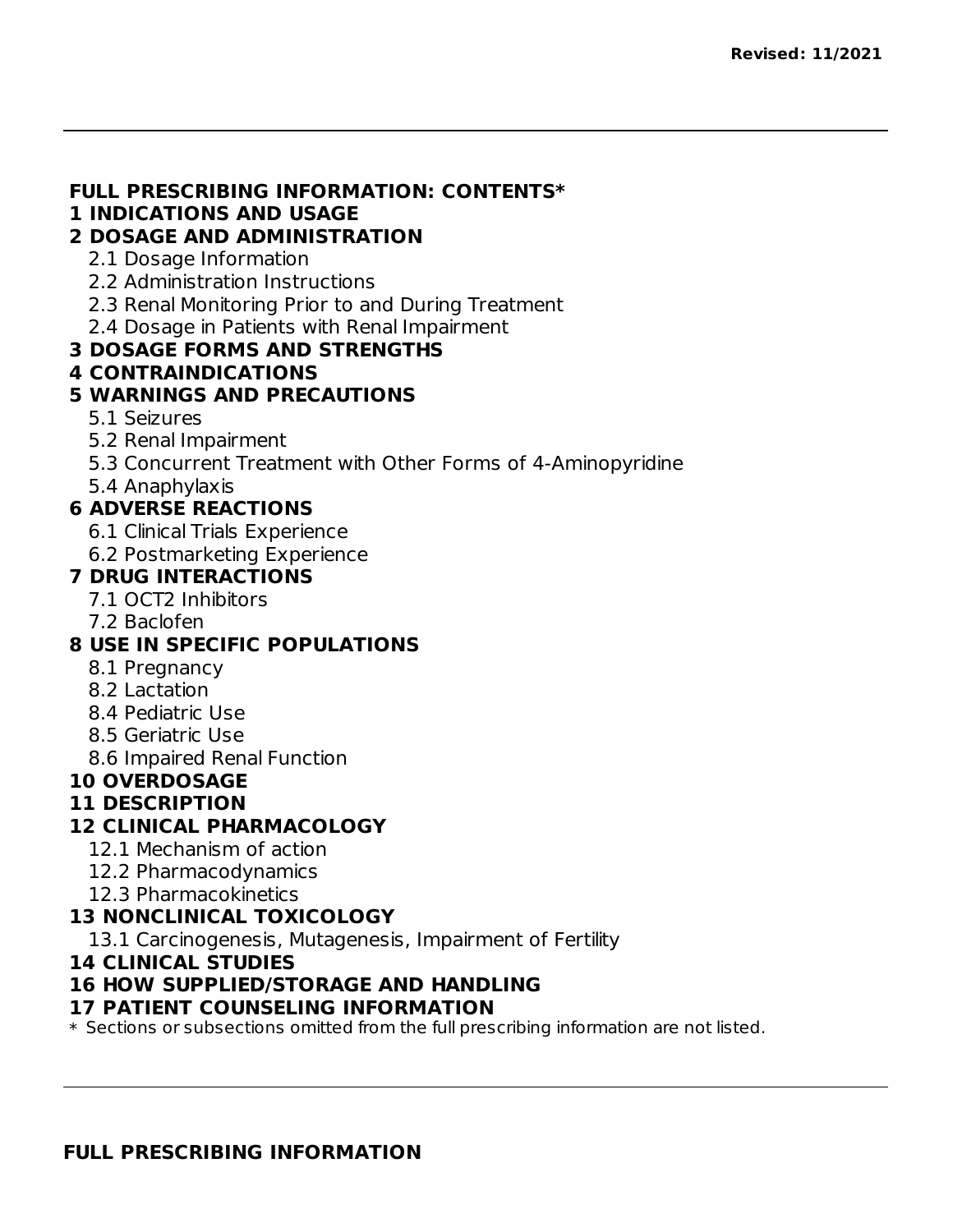### **1 INDICATIONS AND USAGE**

AMPYRA is indicated as a treatment to improve walking in adult patients with multiple sclerosis (MS). This was demonstrated by an increase in walking speed [see Clinical Studies (14)].

## **2 DOSAGE AND ADMINISTRATION**

### **2.1 Dosage Information**

The maximum recommended dosage of AMPYRA is one 10 mg tablet twice daily and should not be exceeded. Take doses approximately 12 hours apart.

There is no evidence of additional benefit at doses greater than 10 mg twice daily. Adverse reactions, including seizures, and discontinuations because of adverse reactions were more frequent at higher doses.

### **2.2 Administration Instructions**

AMPYRA can be taken with or without food. Administer tablets whole; do not divide, crush, chew, or dissolve AMPYRA tablets.

If a dose is missed, patients should not take double or extra doses.

### **2.3 Renal Monitoring Prior to and During Treatment**

Estimated creatinine clearance (CrCl) should be known before initiating treatment with AMPYRA, and monitored at least annually during treatment with AMPYRA. CrCl can be estimated using the following equation (multiply by 0.85 for women):

 $CrCl = \frac{(140 - age) \times weight(kg)}{SerumCr(mg / dl) \times 72}$ 

### **2.4 Dosage in Patients with Renal Impairment**

In patients with mild renal impairment (CrCl 51–80 mL/min), AMPYRA plasma levels may approach those seen at a dose of 15 mg twice daily, a dose that is 1.5 times the maximum recommended dose and may be associated with an increased risk of seizures. As mild renal impairment is common after age 50, estimating CrCl is particularly important in these patients. The potential benefits of AMPYRA should be carefully considered against the risk of seizures in these patients [ see Warnings and Precautions (5.2) and Clinical Pharmacology (12.3)]. AMPYRA is contraindicated in patients with moderate or severe renal impairment (CrCl≤50 mL/min).

## **3 DOSAGE FORMS AND STRENGTHS**

AMPYRA is available in a 10 mg strength and is a film-coated, white to off-white, biconvex, oval shaped, non-scored tablet with flat edge, debossed with "A10" on one side.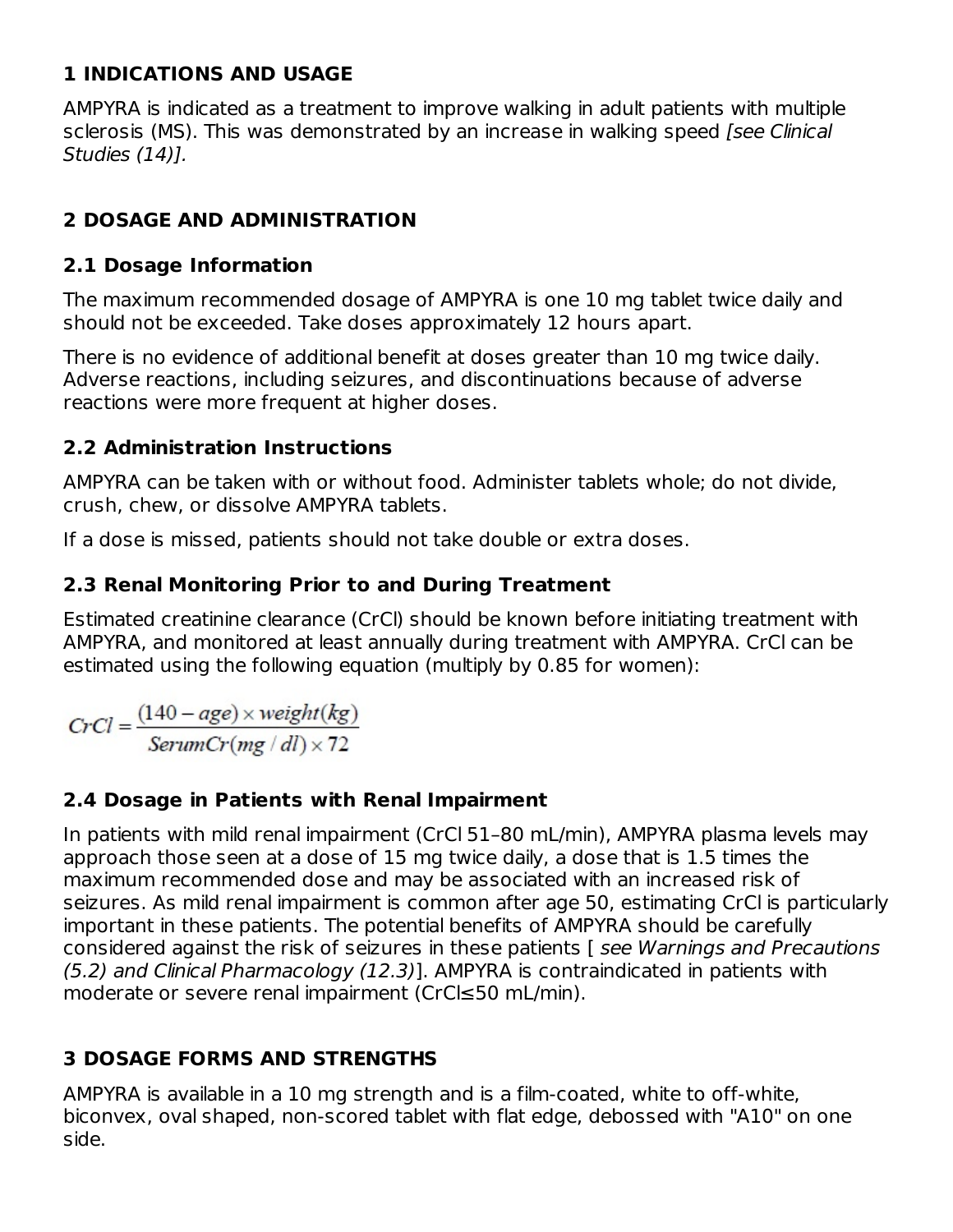## **4 CONTRAINDICATIONS**

The use of AMPYRA is contraindicated in the following conditions:

- History of seizure [ see Warnings and Precautions (5.1)]
- Moderate or severe renal impairment (CrCl≤50 mL/min) [see Warnings and Precautions (5.2)]
- History of hypersensitivity to AMPYRA or 4-aminopyridine; reactions have included anaphylaxis [see Warnings and Precautions (5.4)]

### **5 WARNINGS AND PRECAUTIONS**

## **5.1 Seizures**

AMPYRA can cause seizures. Increased incidence of seizures has been observed at 20 mg twice daily (2 times the maximum recommended dosage) in controlled clinical studies of 9–14 weeks duration with dalfampridine in patients with MS. In open label extension trials in MS patients, the incidence of seizures during treatment with dalfampridine 15 mg twice daily (1.7/100PY) was over 4 times higher than the incidence during treatment with 10 mg twice daily (0.4/100PY). In the post-marketing period seizures have been reported. The majority of seizures occurred at the recommended dose and in patients without a history of seizures, and generally within days to weeks of starting therapy.

AMPYRA has not been evaluated in patients with a history of seizures or with evidence of epileptiform activity on an EEG, as these patients were excluded from clinical trials. The risk of seizures in patients with epileptiform activity on an EEG is unknown, and could be substantially higher than that observed in AMPYRA clinical studies. Permanently discontinue AMPYRA in patients who have a seizure while on treatment. AMPYRA is contraindicated in patients with a history of seizures [see Contraindications (4)] .

### **5.2 Renal Impairment**

AMPYRA is eliminated through the kidneys primarily as unchanged drug [see Clinical Pharmacology (12.3)].

Because patients with moderate to severe renal impairment (CrCl ≤50mL/min) would require a dose lower than 10 mg twice daily and no strength smaller than 10 mg is available, AMPYRA is contraindicated in these patients *[see Contraindications (4)]*.

In patients with mild renal impairment (CrCl 51–80 mL/min), AMPYRA plasma levels may approach those seen at a dose of 15 mg twice daily, a dose that may be associated with an increased risk of seizures [see Warnings and Precautions (5.1)] .

### **5.3 Concurrent Treatment with Other Forms of 4-Aminopyridine**

Avoid concomitant use with other forms of 4-aminopyridine (4-AP, fampridine) since the active ingredient is the same. Instruct patients to discontinue use of any product containing 4-aminopyridine prior to initiating treatment with AMPYRA in order to reduce the potential for dose-related adverse reactions.

### **5.4 Anaphylaxis**

AMPYRA can cause anaphylaxis and severe allergic reactions. Signs and symptoms have included respiratory compromise, urticaria, and angioedema of the throat and or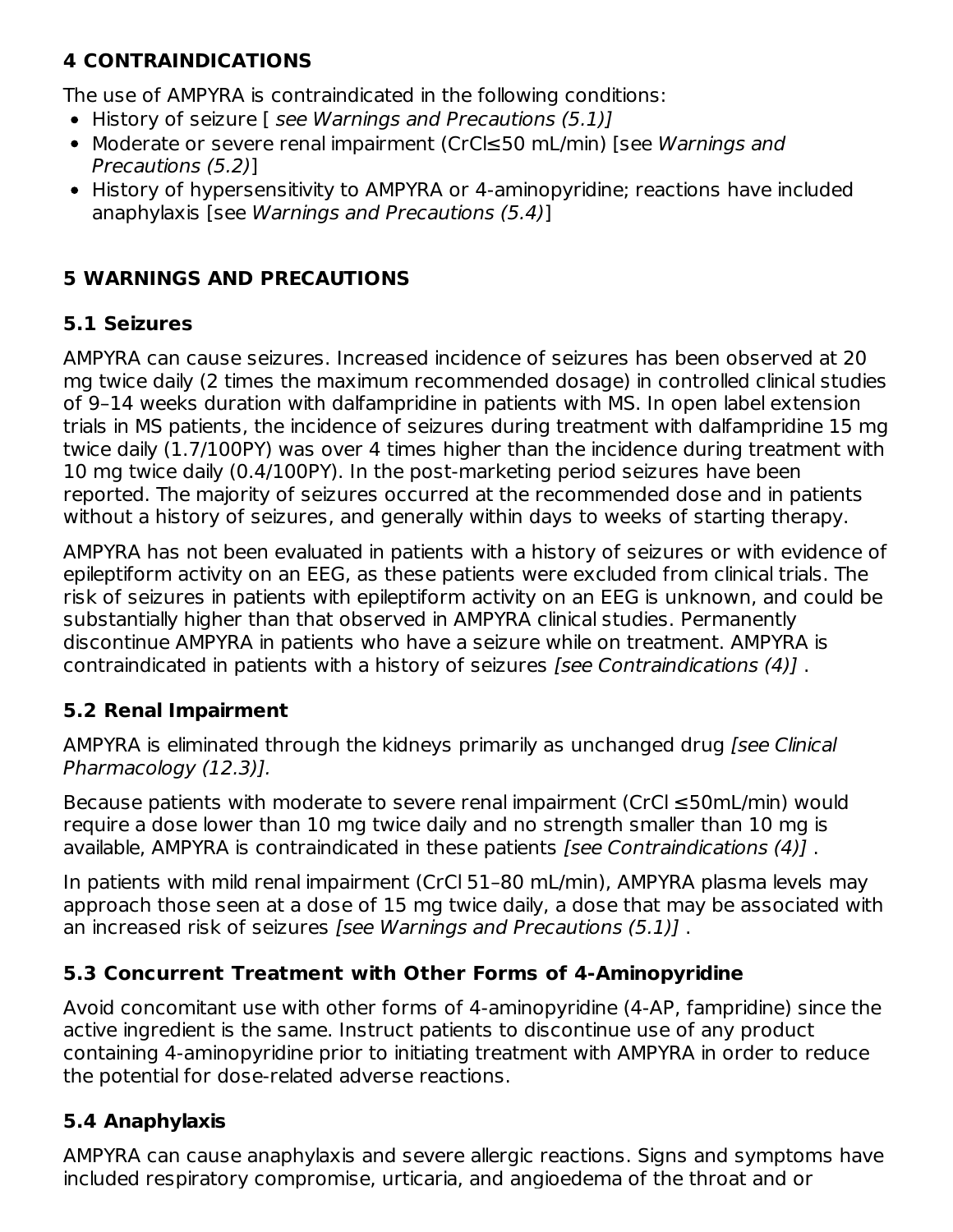included respiratory compromise, urticaria, and angioedema of the throat and or tongue. AMPYRA is contraindicated in patients with a history of hypersensitivity to AMPYRA or 4-aminopyridine. Inform patients of the signs and symptoms of anaphylaxis and instruct them to discontinue AMPYRA and seek immediate medical care should these signs and symptoms occur.

### **6 ADVERSE REACTIONS**

The following serious adverse reactions are described in more detail elsewhere in the labeling:

- Seizures [see Warnings and Precautions (5.1)]
- Anaphylaxis [see Warnings and Precautions  $(5.4)$ ]

## **6.1 Clinical Trials Experience**

Because clinical studies are conducted under widely varying conditions, adverse reaction rates observed in the clinical studies of a drug cannot be directly compared to rates in the clinical studies of another drug and may not reflect the rates observed in practice.

In three placebo-controlled clinical trials of up to 14 weeks duration, 4% (15/400) of patients treated with AMPYRA 10 mg twice daily experienced one or more adverse reactions leading to discontinuation, compared to 2% (5/238) of placebo-treated patients. The adverse reactions leading to discontinuation of at least 2 patients treated with AMPYRA and that led to discontinuation more frequently compared to placebo were headache (AMPYRA 0.5%, placebo 0%), balance disorder (AMPYRA 0.5%, placebo 0%), dizziness (AMPYRA 0.5%, placebo 0%), and confusional state (AMPYRA 0.3%, placebo 0%).

Table 1 lists adverse reactions that occurred in  $\geq$ 2% of patients treated with AMPYRA 10 mg twice daily, and more frequently than in placebo-treated patients, in controlled clinical trials.

| <b>Adverse Reaction</b>    | <b>Placebo</b><br>$(N=238)$<br>% | <b>AMPYRA</b><br>10 mg twice daily<br>$(N=400)$<br>℅ |
|----------------------------|----------------------------------|------------------------------------------------------|
| Urinary tract infection    | 8                                | 12                                                   |
| Insomnia                   | 4                                | 9                                                    |
| <b>Dizziness</b>           | 4                                |                                                      |
| Headache                   | 4                                |                                                      |
| <b>Nausea</b>              | 3                                |                                                      |
| Asthenia                   | 4                                |                                                      |
| Back pain                  | 2                                | 5                                                    |
| Balance disorder           |                                  | 5                                                    |
| Multiple sclerosis relapse | 3                                | 4                                                    |
| Paresthesia                | 3                                | 4                                                    |
| Nasopharyngitis            |                                  |                                                      |

#### **Table 1: Adverse Reactions with an Incidence ≥2% of AMPYRA-Treated Adult MS Patients and More Frequent with AMPYRA Compared to Placebo in Controlled Clinical Trials**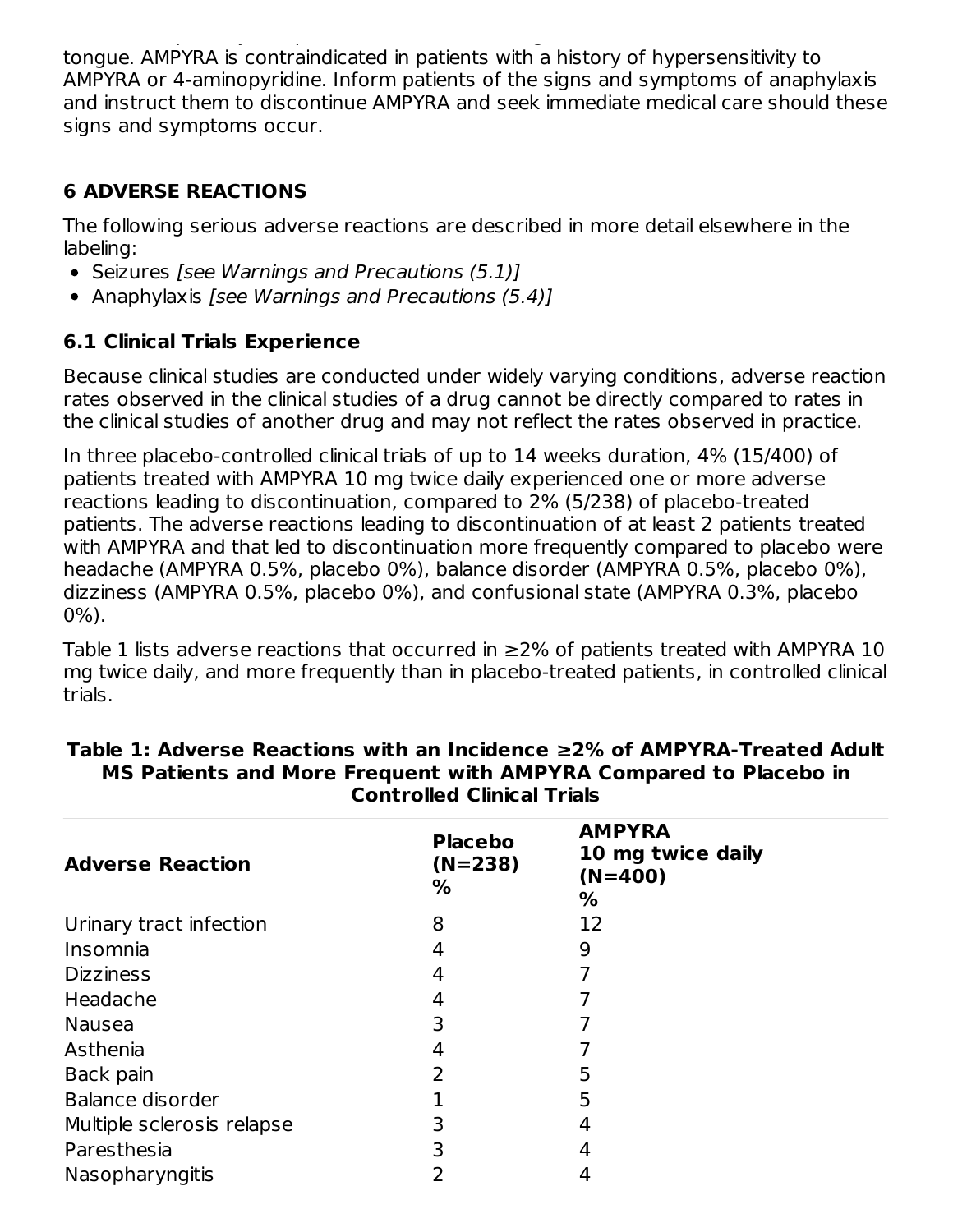| Constipation           |  |
|------------------------|--|
| Dyspepsia              |  |
| Pharyngolaryngeal pain |  |

#### Other Adverse Reactions

AMPYRA has been evaluated in a total of 1,952 subjects, including 917 MS patients. A total of 741 patients have been treated with AMPYRA for over six months, 501 for over one year and 352 for over two years. The experience in open-label clinical trials is consistent with the safety profile observed in the placebo-controlled clinical trials. As in controlled clinical trials, a dose-dependent increase in the incidence of seizures has been observed in open-label clinical trials with AMPYRA in patients with MS as follows: AMPYRA 10 mg twice daily 0.41 per 100 person-years (95% confidence interval 0.13–0.96); dalfampridine 15 mg twice daily 1.7 per 100 person-years (95% confidence interval 0.21–6.28).

#### **6.2 Postmarketing Experience**

The following adverse reactions have been identified during post approval use with dalfampridine. Because these reactions are reported voluntarily from a population of uncertain size, it is not always possible to reliably estimate their frequency or establish a causal relationship to drug exposure: vomiting, vertigo.

### **7 DRUG INTERACTIONS**

#### **7.1 OCT2 Inhibitors**

Concurrent treatment with OCT2 inhibitors, such as cimetidine, may cause increased exposure to dalfampridine [ see Clinical Pharmacology (12.3)]. Elevated levels of dalfampridine increase the risk of seizures [ see Warnings and Precautions (5.1, 5.2)]. The potential benefits of taking OCT2 inhibitors concurrently with AMPYRA should be considered against the risk of seizures in these patients.

### **7.2 Baclofen**

No interaction was identified between dalfampridine and baclofen [see Clinical Pharmacology (12.3)]

### **8 USE IN SPECIFIC POPULATIONS**

#### **8.1 Pregnancy**

#### Risk Summary

There are no adequate data on the developmental risk associated with use of AMPYRA in pregnant women. Administration of dalfampridine to animals during pregnancy and lactation resulted in decreased offspring viability and growth at clinically relevant doses [see Data]. In the U.S. general population, the estimated background risk of major birth defects and miscarriage in clinically recognized pregnancies is 2 to 4% and 15 to 20%, respectively. The background risk of major birth defects and miscarriage for the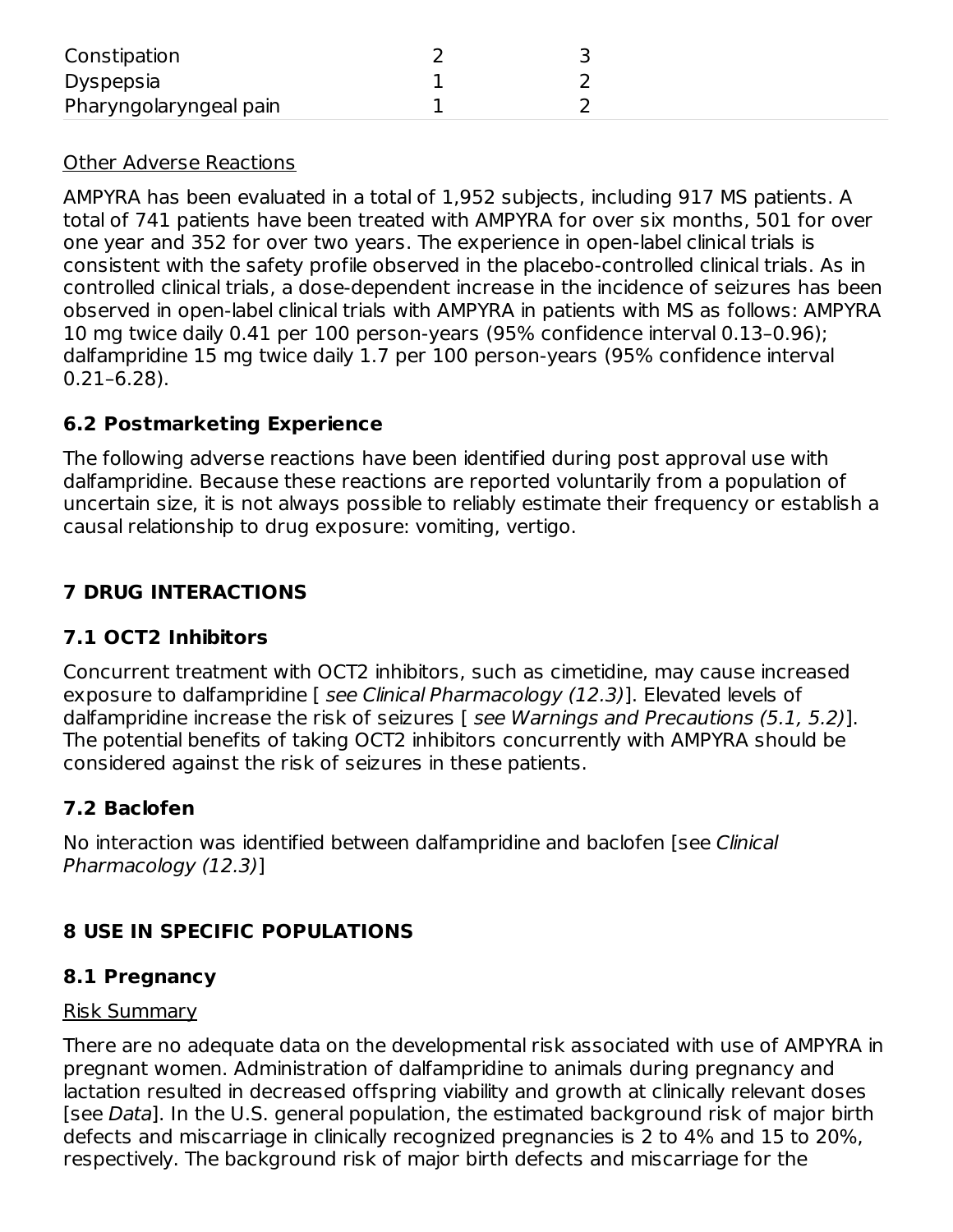indicated population is unknown.

### Data

### Animal Data

Oral administration of dalfampridine to pregnant rats and rabbits throughout organogenesis resulted in no evidence of developmental toxicity in either species. The highest doses tested (10 mg/kg/day in rats, 5 mg/kg/day in rabbits), which were associated with maternal toxicity, are approximately 5 times the MRHD on a body surface area (mg/m <sup>2</sup>) basis.

Oral administration of dalfampridine (0, 1, 3, and 9 to 6 mg/kg/day; high dose reduced during the second week of dosing) to female rats throughout pregnancy and lactation resulted in decreased offspring viability at the highest dose tested and decreased body weight in offspring at the mid and high doses. The no-effect dose for pre- and postnatal developmental toxicity in rats (1 mg/kg/day) is less than the MRHD on a mg/m  $^2$  basis.

## **8.2 Lactation**

### Risk Summary

There are no data on the presence of dalfampridine in human milk, the effects of dalfampridine on the breastfed infant, or the effects on milk production. The developmental and health benefits of breastfeeding should be considered along with the mother's clinical need for AMPYRA and any potential adverse effects on the breastfed infant from AMPYRA or from the underlying maternal condition.

### **8.4 Pediatric Use**

Safety and effectiveness in patients younger than 18 years of age have not been established.

### **8.5 Geriatric Use**

Clinical studies of AMPYRA did not include sufficient numbers of subjects aged 65 and over to determine whether they respond differently than younger subjects. A population PK analysis showed that dalfampridine clearance modestly decreased with increasing age, but not sufficiently to necessitate a modification of dose with age. Other reported clinical experience has identified no differences in responses between the elderly and younger patients.

AMPYRA is known to be substantially excreted by the kidneys and the risk of adverse reactions, including seizures, is greater with increasing exposure of dalfampridine. Because elderly patients are more likely to have decreased renal function, it is particularly important to know the estimated creatinine clearance (CrCl) in these patients [see Warnings and Precautions (5.2)].

### **8.6 Impaired Renal Function**

Clearance of dalfampridine is decreased in patients with renal impairment and is significantly correlated with creatinine clearance (CrCl) [see Clinical Pharmacology (12.3)] . AMPYRA is contraindicated in patients with moderate or severe renal impairment (CrCl ≤50 mL/min) [see Contraindications (4)]. The risk of seizures in patients with mild renal impairment (CrCl 51–80 mL/min) is unknown, but dalfampridine plasma levels in these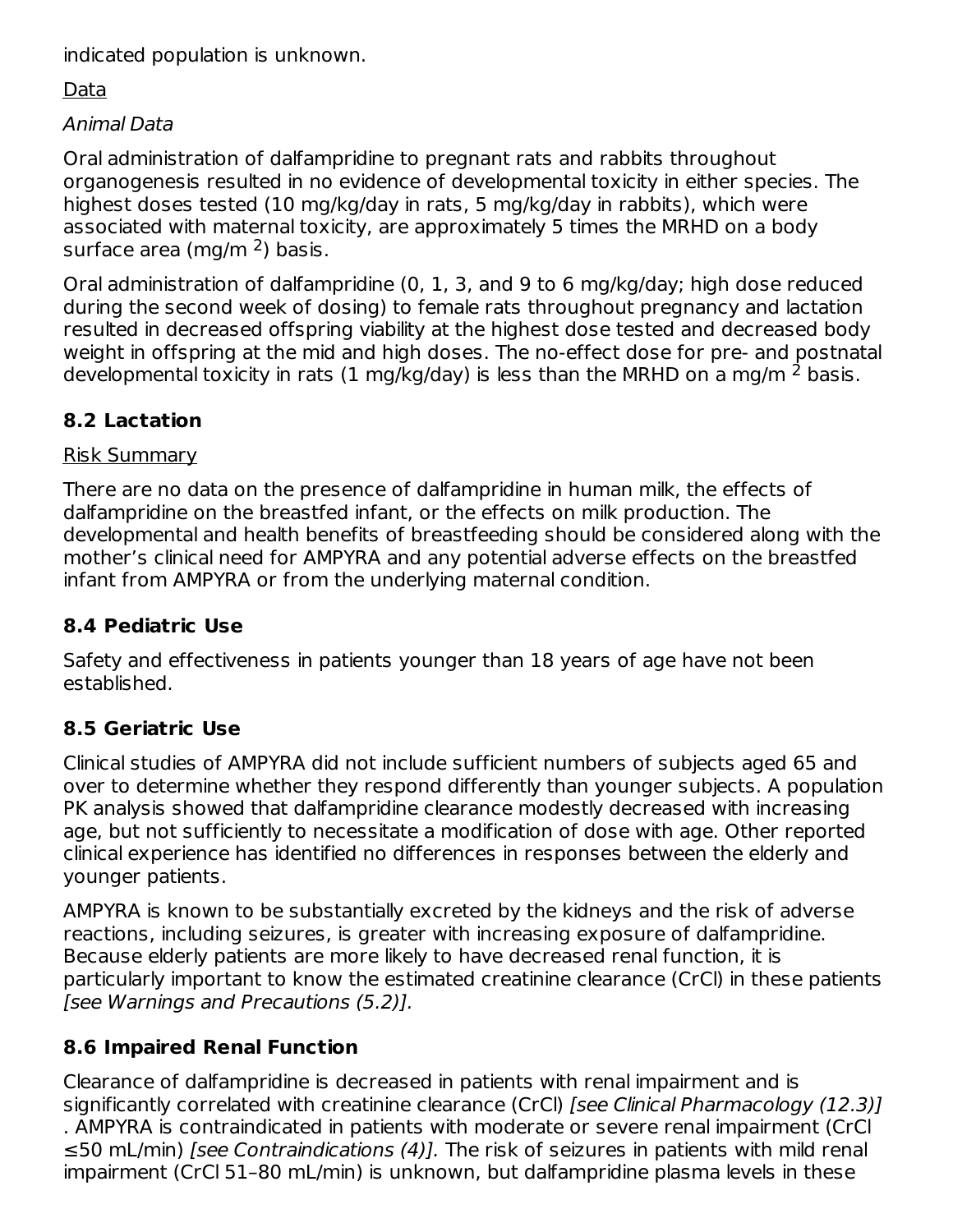patients may approach those seen at a dose of 15 mg twice daily, a dose that may be associated with an increased risk of seizures. If unknown, estimated creatinine clearance should be calculated prior to initiating treatment with AMPYRA [see Dosage and Administration (2.3) and Warnings and Precautions (5.2)] .

### **10 OVERDOSAGE**

Three cases of overdose were reported in controlled clinical trials with AMPYRA, involving two MS patients. The first patient took six times the currently recommended dose (60 mg) and was taken to the emergency room with altered mental state. The second patient took 40 mg doses on two separate occasions. In the first instance, she experienced a complex partial seizure and, in the second instance, a period of confusion. Both patients recovered by the following day without sequelae.

Several cases of overdose are found in the scientific literature in which various formulations of dalfampridine were used, resulting in numerous adverse events including seizure, confusion, tremulousness, diaphoresis, and amnesia. In some instances, patients developed status epilepticus, requiring intensive supportive care and were responsive to standard therapy for seizures. In one published case report, an MS patient who ingested 300 mg of 4-aminopyridine (dalfampridine) developed a condition that resembled limbic encephalitis. This patient developed weakness, reduced awareness, memory loss, hypophonic speech, and temporal lobe hyperintensities on MRI. The patient's speech and language and ambulation improved over time, and an MRI at 4 months after the overdose no longer showed signal abnormalities. At one year, the patient continued to have difficulty with short term memory and learning new tasks.

### **11 DESCRIPTION**

AMPYRA (dalfampridine) is a potassium channel blocker, available in a 10 mg tablet strength. Each tablet contains 10 mg dalfampridine, formulated as an extended-release tablet for twice-daily oral administration. Dalfampridine is also known by its chemical name, 4-aminopyridine, with the following structure:



AMPYRA (dalfampridine) extended-release tablets are available in a 10 mg strength and are white to off-white, biconvex, oval shaped, film-coated, non-scored tablets with flat edge, debossed with "A10" on one side, containing 10 mg of dalfampridine. Inactive ingredients consist of colloidal silicon dioxide, hydroxypropyl methylcellulose, magnesium stearate, microcrystalline cellulose, polyethylene glycol, and titanium dioxide.

Dalfampridine is a fine white powder with a molecular weight of 94.1, CAS 504-24-5, and a molecular formula of C  $5H_6N_2$ . At ambient conditions, dalfampridine is soluble in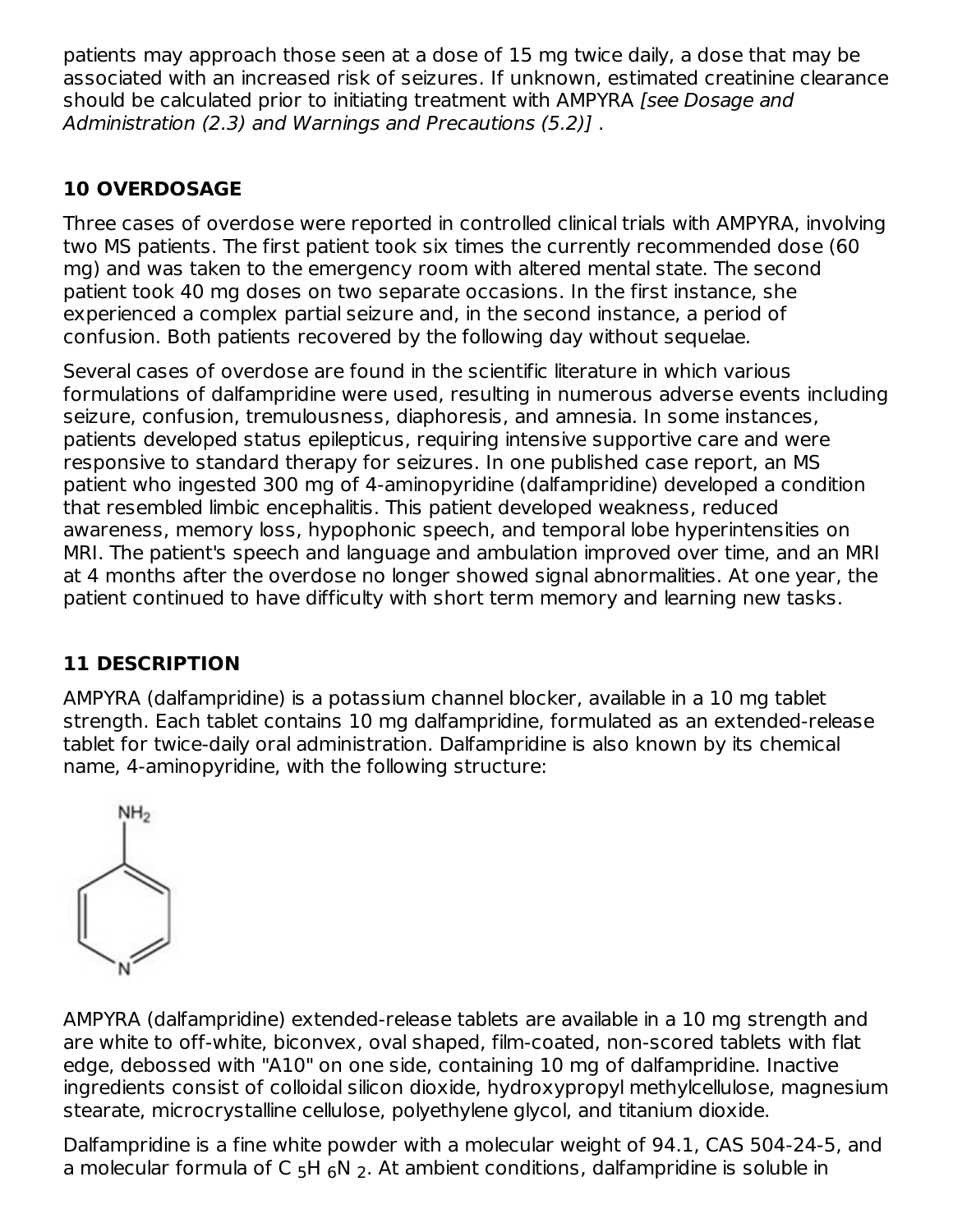water, methanol, acetone, tetrahydrofuran, isopropanol, acetonitrile, N,Ndimethylformamide, dimethylsulfoxide, and ethanol. 5 6 2

## **12 CLINICAL PHARMACOLOGY**

### **12.1 Mechanism of action**

The mechanism by which dalfampridine exerts its therapeutic effect has not been fully elucidated. Dalfampridine is a broad spectrum potassium channel blocker. In animal studies, dalfampridine has been shown to increase conduction of action potentials in demyelinated axons through inhibition of potassium channels.

### **12.2 Pharmacodynamics**

AMPYRA does not prolong the QTc interval and does not have a clinically important effect on QRS duration.

### **12.3 Pharmacokinetics**

#### Absorption and Distribution

Orally administered dalfampridine is rapidly and completely absorbed from the gastrointestinal tract. Absolute bioavailability of extended release AMPYRA tablets has not been assessed, but relative bioavailability is 96% when compared to an aqueous oral solution. The extended release tablet delays absorption of dalfampridine relative to the solution formulation, giving a slower rise to a lower peak concentration (Cmax), with no effect on the extent of absorption (AUC). Single AMPYRA tablet 10 mg doses administered to healthy volunteers in a fasted state gave peak concentrations ranging from 17.3 ng/mL to 21.6 ng/mL occurring 3 to 4 hours post-administration (Tmax). In comparison, Cmax with the same 10 mg dose of dalfampridine in an oral solution was 42.7 ng/mL and occurred approximately 1.3 hours after dosing. Exposure increased proportionally with dose.

Dalfampridine is largely unbound to plasma proteins (97–99%). The apparent volume of distribution is 2.6 L/kg.

There is no apparent difference in pharmacokinetic parameter values following administration of AMPYRA tablets to either healthy volunteers or patients with MS.

When dalfampridine is taken with food, there is a slight increase in Cmax (12–17%) and a slight decrease in AUC (4–7%). These changes in exposure are not clinically significant, and therefore the drug may be taken with or without food [see Dosage and Administration (2.2)].

#### Metabolism and Elimination

Dalfampridine and metabolites elimination is nearly complete after 24 hours, with 95.9% of the dose recovered in urine and 0.5% recovered in feces. Most of the excreted radioactivity in urine was parent drug (90.3%). Two metabolites were identified: 3 hydroxy-4-aminopyridine (4.3%) and 3-hydroxy-4-aminopyridine sulfate (2.6%). These metabolites have been shown to have no pharmacologic activity on potassium channels.

The apparent elimination half-life of dalfampridine following administration of the extended release tablet formulation of AMPYRA is 5.2 to 6.5 hours. The plasma half-life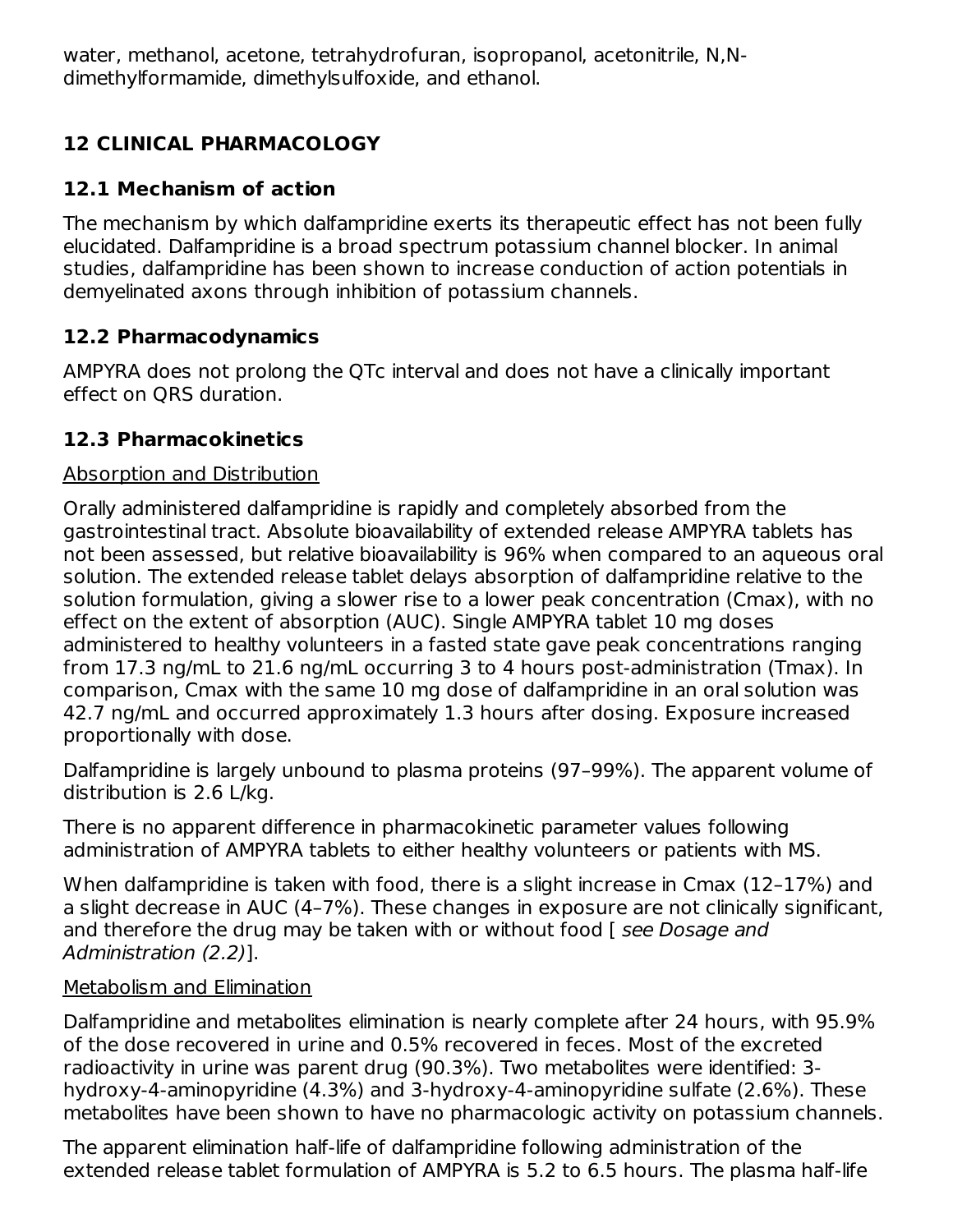of the sulfate conjugate is approximately 7.6 hours and the half-life of 3-hydroxy-4 aminopyridine could not be calculated because concentrations for most subjects were close to or below the limit of quantitation.

In vitro studies with human liver microsomes indicate that CYP2E1 was the major enzyme responsible for the 3-hydroxylation of dalfampridine. The identity of the CYP enzymes suspected of playing a minor role in the 3-hydroxylation of dalfampridine could not be established unequivocally.

#### Specific Populations

#### Pediatric

The safety and effectiveness in patients younger than 18 years of age have not been established.

### Geriatric

A population pharmacokinetic analysis showed that dalfampridine clearance modestly decreased with increasing age, but not sufficiently to necessitate a modification of dose.

#### Gender

A population pharmacokinetic analysis suggested that female patients would be expected to have higher maximum dalfampridine plasma concentration than male patients. The magnitude of these differences is small and does not necessitate any dose modification.

### Renal Impairment [see Contraindications (4) and Warnings and Precautions (5.2)]

The pharmacokinetics of dalfampridine was studied in 9 male and 11 female subjects with varying degrees of renal function. Elimination of the drug is significantly correlated with the creatinine clearance. Total body clearance of dalfampridine was reduced by about 45 % in patients with mild renal impairment (CrCl 51–80 mL/min), by about 50% in patients with moderate renal impairment (CrCl = 30–50 mL/min), and by about 75% in patients with severe renal impairment (CrCl <30 mL/min). The terminal half-life of dalfampridine is about 3.3 times longer in patients with severe renal impairment but is not prolonged in patients with mild or moderate renal impairment.

#### Hepatic Impairment

The pharmacokinetics of dalfampridine in hepatically impaired subjects has not been studied. Since dalfampridine is primarily excreted unchanged in the urine, hepatic impairment is not expected to significantly affect dalfampridine pharmacokinetics or recommended dosing.

### Race

There were too few non-Caucasians in the patient population to evaluate the effect of race.

### Drug Interactions

### Effects of Co-administered Drugs on Dalfampridine

### Interferon

Dalfampridine kinetics were not affected by co-administration of subcutaneous injections of 8 million units interferon beta-1b.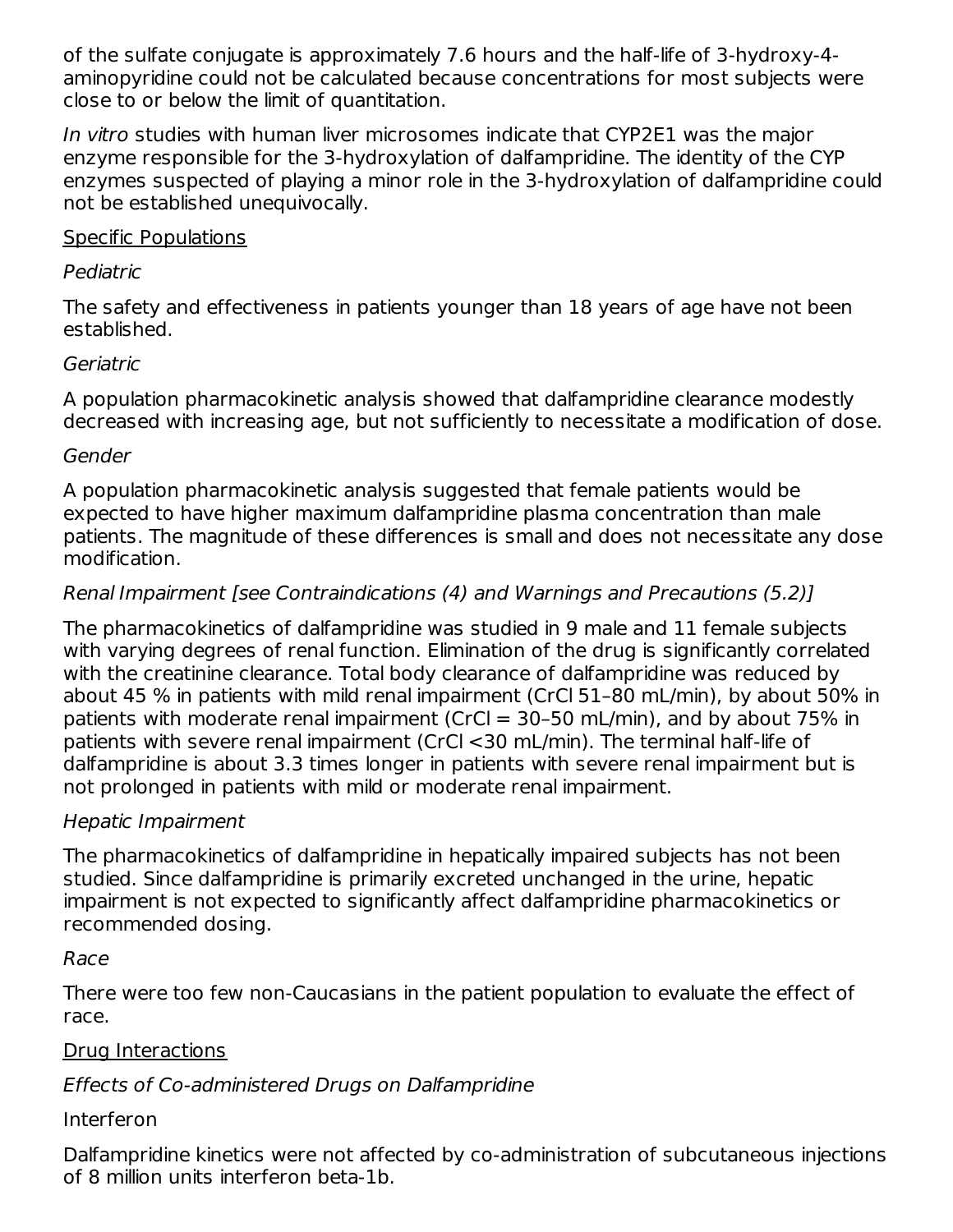#### Baclofen

Based on a population analysis, dalfampridine kinetics were not affected by baclofen.

### Cimetidine

In a single-dose clinical study, 23 healthy volunteers took the OCT2 inhibitor cimetidine 400 mg every 6 hours concurrently with dalfampridine 10 mg single dose. The testreference ratio for AUC  $_{0-{\infty}}$  was 125% (90% confidence interval: 121% to 130%) due to a reduction in the clearance of dalfampridine [ see Drug Interactions (7.1)].

### Effects of Dalfampridine on Co-administered Drugs

In vitro data with human liver microsomes showed that dalfampridine was not a direct or time-dependent inhibitor of CYP1A2, CYP2A6, CYP2B6, CYP2C8, CYP2C9, CYP2C19, CYP2D6, or CYP3A4/5. Dalfampridine is not likely to affect the pharmacokinetics of drugs that are substrates of these enzymes.

Other in vitro studies with cultured human hepatocytes with  $0.025 \mu$ M,  $0.25 \mu$ M,  $2.5 \mu$ M, and 25 μM dalfampridine had little or no effect on CYP1A2, CYP2B6, CYP2C9, CYP2C19, CYP2E1, or CYP3A4/5 enzyme activities. Consequently, the potential for dalfampridine to induce human hepatocytes at therapeutic concentrations is remote.

In vitro, dalfampridine is not a substrate or an inhibitor for the p-glycoprotein transporter. The pharmacokinetics of AMPYRA are unlikely to be affected by drugs that inhibit the p-glycoprotein transporter, and dalfampridine is not likely to affect the pharmacokinetics of drugs that are substrates of the p-glycoprotein transporter.

## **13 NONCLINICAL TOXICOLOGY**

### **13.1 Carcinogenesis, Mutagenesis, Impairment of Fertility**

### Carcinogenesis:

Two-year dietary carcinogenicity studies of dalfampridine were conducted in mice and rats. In mice, the doses tested (approximately 2, 12.5, and 80 mg/kg/day) were associated with plasma exposures (AUC) up to 11 times the plasma AUC in humans at the maximum recommended human dose (MRHD) of 20 mg/day. There was no evidence of drug-related carcinogenicity.

In rats, the doses tested (approximately 2, 6, and 18 mg/kg/day) were approximately 1, 3, and 9 times the MRHD on a body surface area (mg/m  $2$ ) basis. There was a significant increase in uterine polyps at the highest dose tested.

### Mutagenesis:

Dalfampridine was negative in *in vitro* (bacterial reverse mutation, mouse lymphoma tk, chromosomal aberration) and in vivo (mouse bone marrow, rat erythrocyte micronucleus) genetic toxicology assays.

### Impairment of Fertility:

Oral administration of dalfampridine (0, 1, 3, and 9 mg/kg/day) to male and female rats prior to and throughout mating, and continuing in females through early pregnancy (to gestation day 13) or throughout pregnancy and lactation resulted in no adverse effects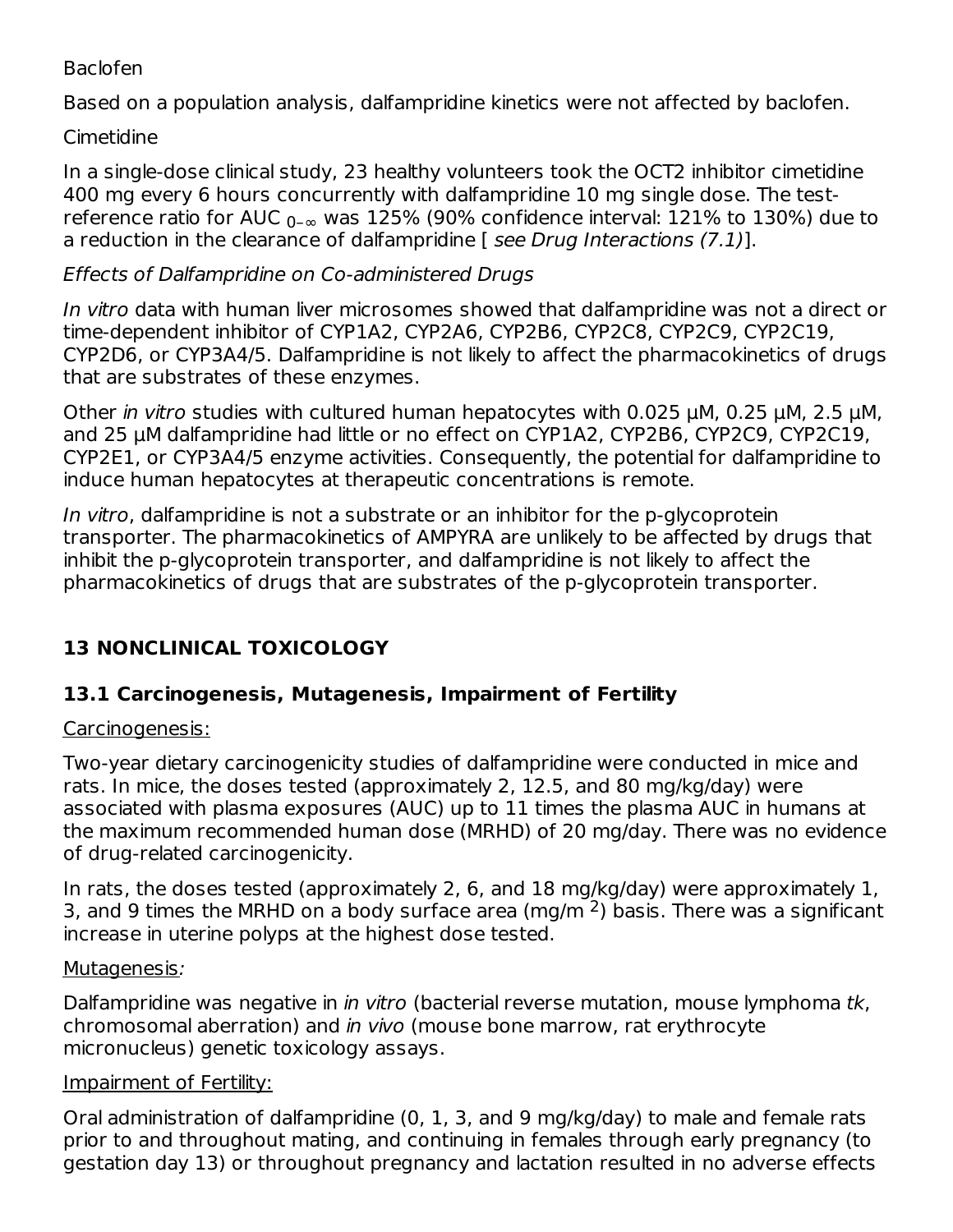on fertility. Reduced offspring viability and body weight were observed at 9 mg/kg/day. The no-effect dose for adverse effects on fertility (9 mg/kg/day) and reproductive performance (3 mg/kg/day) are 4 times and similar to, respectively, the MRHD on a mg/m <sup>2</sup> basis.

### **14 CLINICAL STUDIES**

The effectiveness of AMPYRA in improving walking in patients with multiple sclerosis was evaluated in two adequate and well controlled trials involving 540 patients. Patients in these two clinical trials had a mean disease duration of 13 years and a mean Kurtzke Expanded Disability Status Scale (EDSS) score of 6.

Trial 1 was a randomized, placebo-controlled, parallel group, 21-week study (one week post screening, two-week, single-blind placebo run-in, 14-week double-blind treatment, and 4-week no treatment follow-up) in 301 patients with multiple sclerosis at 33 centers in the U.S. and Canada: 229 patients assigned to AMPYRA 10 mg twice daily and 72 patients assigned to placebo. A total of 283 patients (212 AMPYRA and 71 placebo) completed all study visits. Patient inclusion criteria included the ability to walk 25 feet in 8–45 seconds. Patient exclusion criteria included a history of seizures or evidence of epileptiform activity on a screening EEG, and onset of an MS exacerbation within 60 days.

Trial 2 was a randomized, placebo-controlled, parallel group, 14-week study (one week post-screening, two weeks of single-blind, placebo run-in, nine weeks of double-blind treatment, and two weeks of no-treatment follow-up) in 239 patients with multiple sclerosis at 39 centers in the U.S. and Canada: 120 patients assigned to 10 mg twice daily and 119 assigned to placebo. A total of 227 patients (113 AMPYRA and 114 placebo) completed all study visits. The patient inclusion and exclusion criteria used in Trial 1 were employed in Trial 2, and in addition patients with severe renal impairment were also excluded.

The primary measure of efficacy in both trials was walking speed (in feet per second) as measured by the Timed 25-foot Walk (T25FW), using a responder analysis. A responder was defined as a patient who showed faster walking speed for at least three visits out of a possible four during the double-blind period than the maximum value achieved in the five non-double-blind no treatment visits (four before the double-blind period and one after).

A significantly greater proportion of patients taking AMPYRA 10 mg twice daily were responders, compared to patients taking placebo, as measured by the T25FW (Trial 1: 34.8% vs. 8.3%; Trial 2: 42.9% vs. 9.3%). The increased response rate in the AMPYRA group was observed across all four major types of MS disease course.

During the double-blind treatment period, a significantly greater proportion of patients taking AMPYRA 10 mg twice daily had increases in walking speed of at least 10%, 20%, or 30% from baseline, compared to placebo (Figure 1 and Figure 2).

#### **Figure 1: Average walking speed change (%) from baseline during the double-blind phase of Trial 1**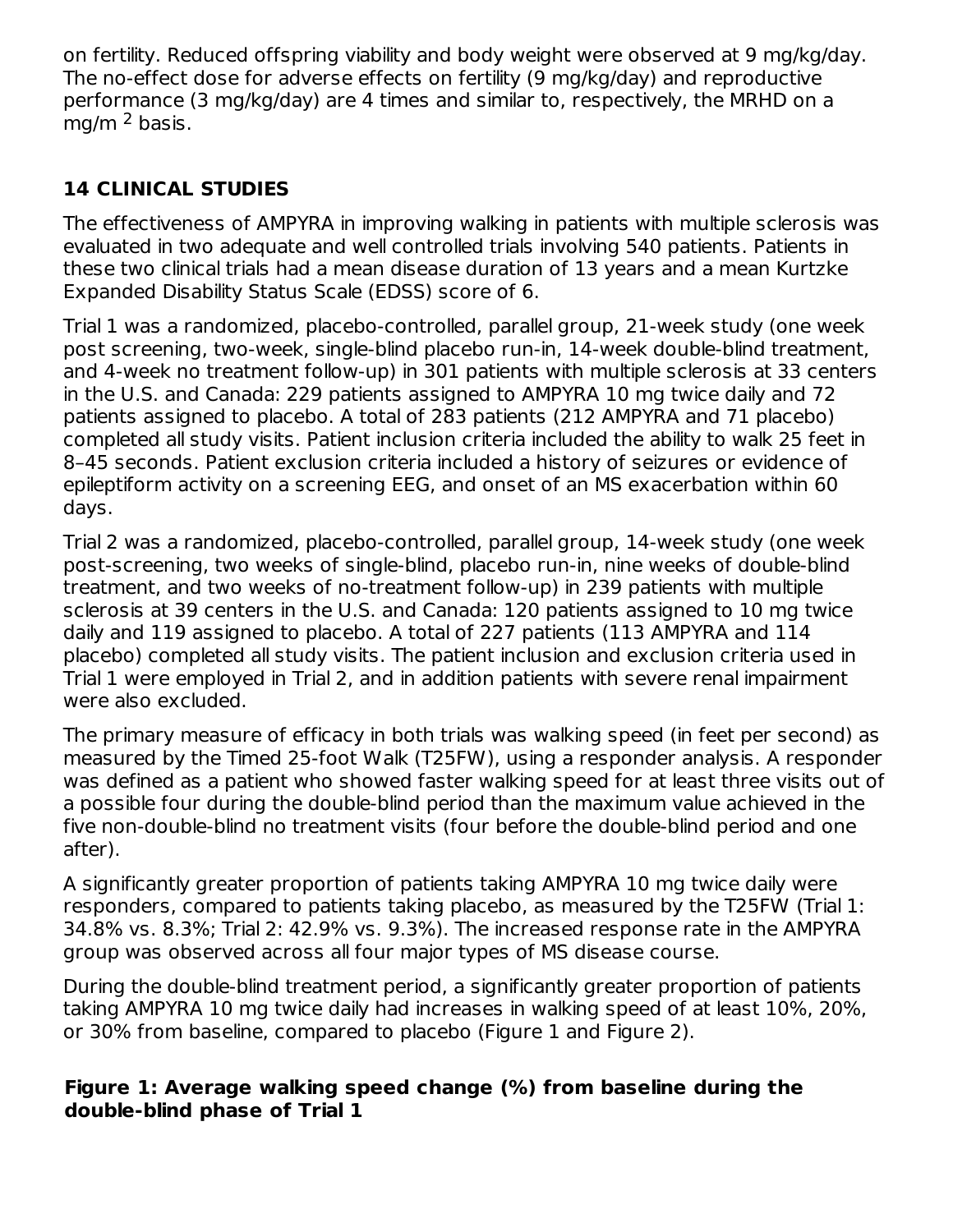

P values provided at each threshold comparing AMPYRA to placebo.





P values provided at each threshold comparing AMPYRA to placebo.

In Trial 1 and Trial 2, consistent improvements in walking speed were shown to be associated with improvements on a patient self-assessment of ambulatory disability, the 12-item Multiple Sclerosis Walking Scale (MSWS-12), for both drug and placebo treated patients. However, a drug-placebo difference was not established for that outcome measure.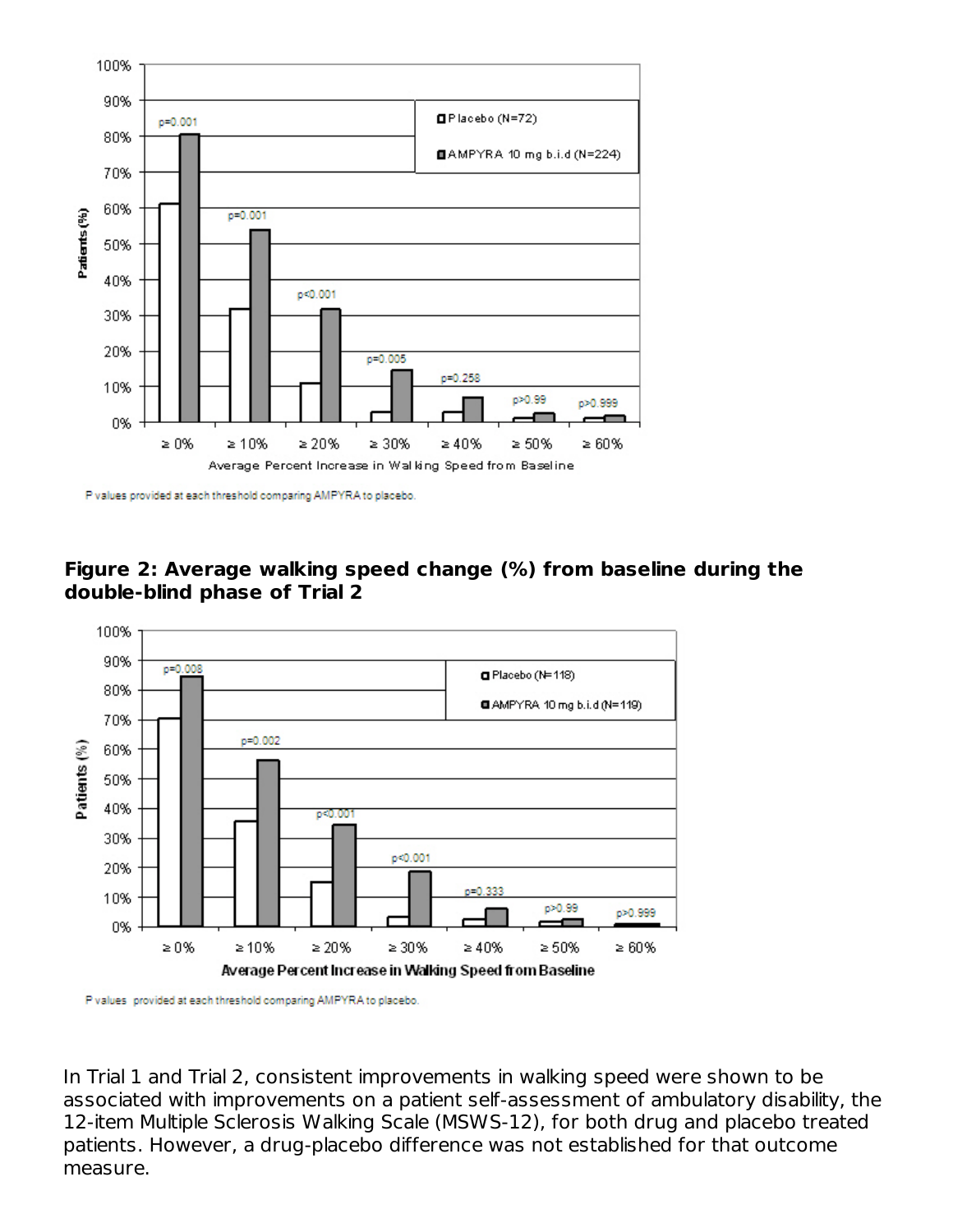The majority of patients in these trials (63%) were using immunomodulatory drugs (interferons, glatiramer acetate, or natalizumab), but the magnitude of improvement in walking ability was independent of concomitant treatment with these drugs. No differences in effectiveness based on degree of impairment, age, gender, or body mass index were detected. There were too few non-Caucasians in the patient population to evaluate the effect of race.

### **16 HOW SUPPLIED/STORAGE AND HANDLING**

AMPYRA (dalfampridine) extended release tablets, 10 mg are film-coated, white to offwhite, biconvex, oval shaped, non-scored tablets with flat edge. The tablets are identified by a debossed code "A10" on one side and are available in bottles of 60.

 $\bullet$  NDC 10144-427-60 bottles of 60 tablets

Store at 25°C (77°F). Excursions permitted 15°C to 30°C (59°F to 86°F).

### **17 PATIENT COUNSELING INFORMATION**

Advise the patient to read the FDA-approved patient labeling (Medication Guide).

#### Risk of Seizures

Inform patients that AMPYRA can cause seizures, and that they must discontinue use of AMPYRA if they experience a seizure [ see Warnings and Precautions (5.1)].

#### AMPYRA dosing

Instruct patients to take AMPYRA exactly as prescribed. Instruct patients not to take a double dose after they miss a dose, as this would increase their risk of seizure. Instruct patients not to take more than 2 tablets in a 24-hour period and to make sure that there is an approximate 12-hour interval between doses [ see Dosage and Administration (2.1, 2.2)].

#### Anaphylaxis

Advise patients to discontinue AMPYRA and seek medical care if they develop signs and symptoms of anaphylaxis [ see Warnings and Precautions (5.4)].

#### Effects of Driving or Using Machinery

Counsel patients that central nervous system-related adverse reactions, such as vertigo, and dizziness, associated with the use of AMPYRA might impair their ability to drive or use machinery should they develop these symptoms.

#### Drug Interactions

Instruct patients to notify their healthcare provider prior to starting any new medication, including over-the-counter drugs.

#### Storage

Advise patients to store AMPYRA at 25°C (77°F), with excursions permitted to 15ºC to 30ºC (59ºF to 86ºF). Advise patients to safely throw away AMPYRA that is out of date or no longer needed.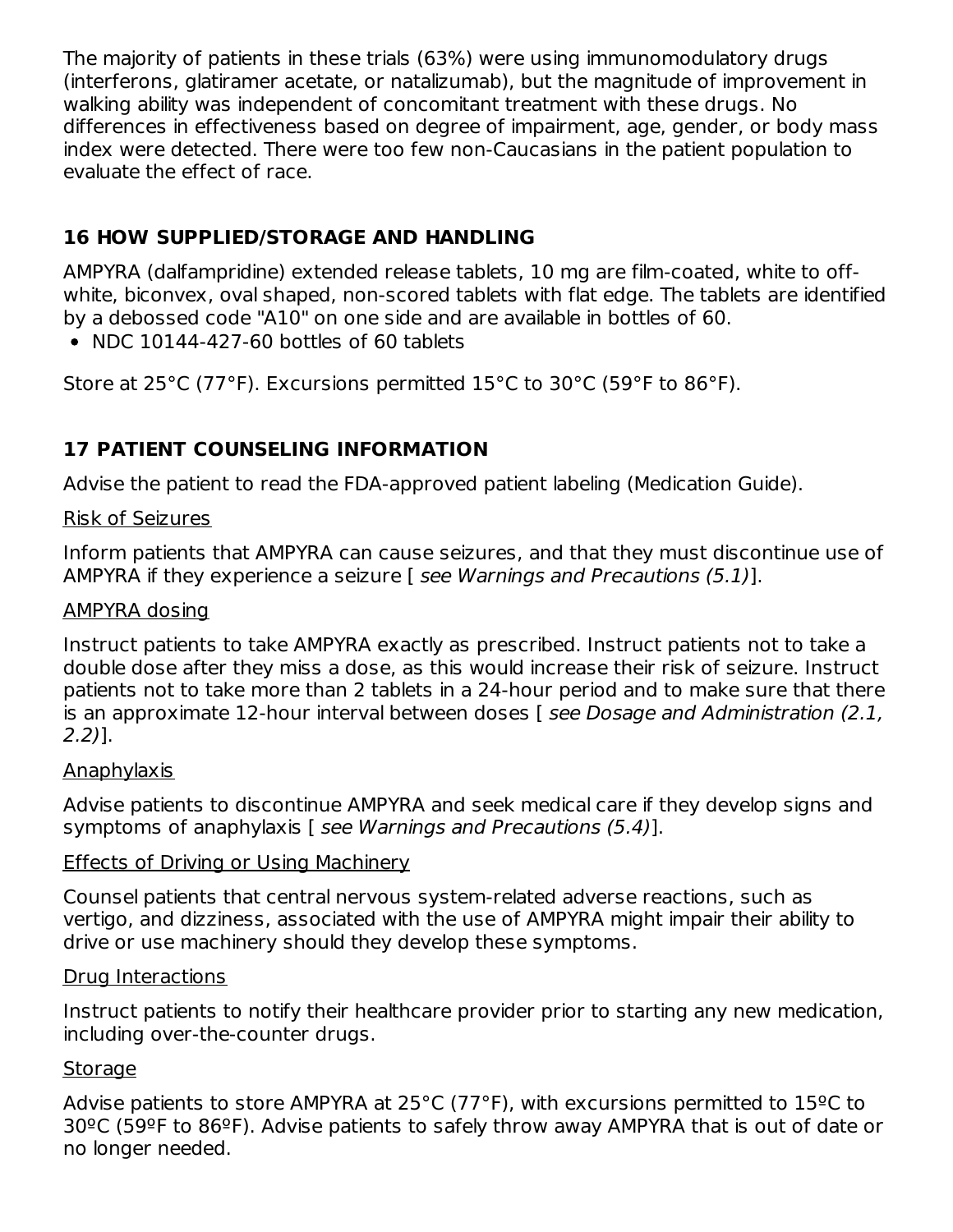#### **MEDICATION GUIDE AMPYRA® (am-PEER-ah) (dalfampridine) Extended Release Tablets**

Read this Medication Guide before you start taking AMPYRA and each time you get a refill. There may be new information. This information does not take the place of talking with your doctor about your medical condition or your treatment.

#### **What is the most important information I should know about AMPYRA?**

AMPYRA can cause seizures.

- You could have a seizure even if you never had a seizure before.
- Your chance of having a seizure is higher if you take too much AMPYRA or if your kidneys have a mild decrease of function, which is common after age 50.
- Your doctor may do a blood test to check how well your kidneys are working, if that is not known before you start taking AMPYRA.
- Do not take AMPYRA if you have ever had a seizure.
- Before taking AMPYRA tell your doctor if you have kidney problems.
- Take AMPYRA exactly as prescribed by your doctor. See "How should I take AMPYRA?"

#### **Stop taking AMPYRA and call your doctor right away if you have a seizure while taking AMPYRA.**

#### **What is AMPYRA?**

AMPYRA is a prescription medicine used to help improve walking in adults with multiple sclerosis (MS). This was shown by an increase in walking speed.

It is not known if AMPYRA is safe or effective in children less than 18 years of age.

### **Who should not take AMPYRA?**

#### **Do not take AMPYRA if you:**

- have ever had a seizure
- have certain types of kidney problems
- are allergic to dalfampridine (4-aminopyridine), the active ingredient in AMPYRA

### **What should I tell my doctor before taking AMPYRA?**

### **Before you take AMPYRA, tell your doctor if you:**

- have any other medical conditions
- are taking compounded 4-aminopyridine (fampridine, 4-AP)
- are taking any other medicines, including over-the-counter medicines such as cimetidine
- are pregnant or plan to become pregnant. It is not known if AMPYRA will harm your unborn baby
- are breast-feeding or plan to breast-feed. It is not known if AMPYRA passes into your breast milk. Talk with your healthcare provider about the best way to feed your baby if you take AMPYRA.

**Tell your doctor about all the medicines you take,** including prescription and nonprescription medicines, vitamins and herbal supplements.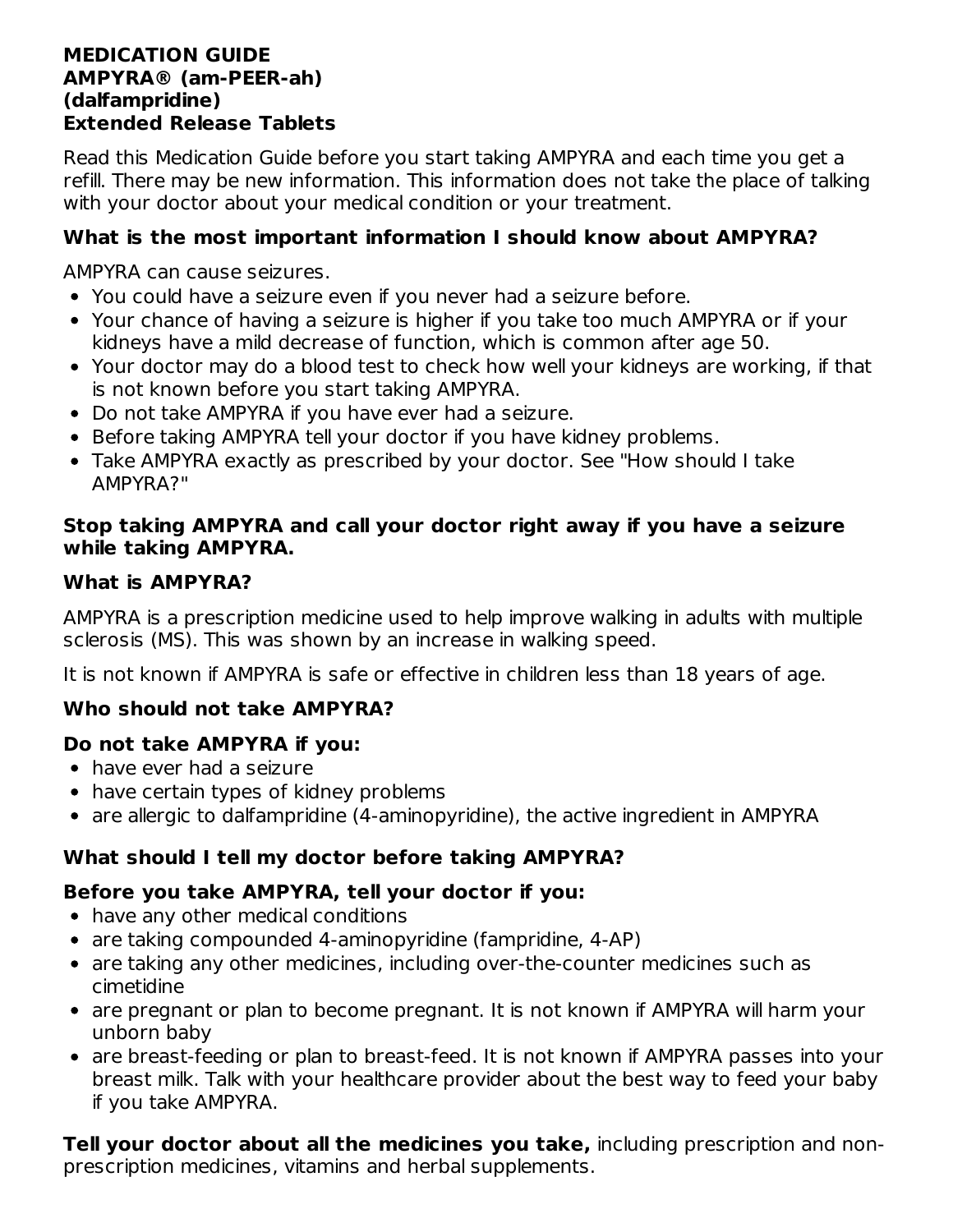Know the medicines you take. Keep a list of them and show it to your doctor and pharmacist when you get a new medicine.

### **How should I take AMPYRA?**

- Take AMPYRA exactly as your doctor tells you to take it. Do not change your dose of AMPYRA.
- Take one tablet of AMPYRA 2 times each day about 12 hours apart. Do not take more than 2 tablets of AMPYRA in a 24-hour period.
- **Take AMPYRA tablets whole. Do not break, crush, chew or dissolve AMPYRA tablets before swallowing. If you cannot swallow AMPYRA tablets whole, tell your doctor.**
- AMPYRA is released slowly over time. If the tablet is broken, the medicine may be released too fast. This can raise your chance of having a seizure.
- AMPYRA can be taken with or without food.
- If you miss a dose of AMPYRA, do not make up the missed dose. Do not take 2 doses at the same time. Take your next dose at your regular scheduled time.
- If you take too much AMPYRA, call your doctor or go to the nearest hospital emergency room right away.
- Do not take AMPYRA together with other aminopyridine medications, including compounded 4-AP (sometimes called 4-aminopyridine, fampridine).

## **What should I avoid while taking AMPYRA?**

AMPYRA may cause dizziness or vertigo. If you have these symptoms, do not drive, operate machinery, or do other dangerous activities.

### **What are the possible side effects of AMPYRA?**

### **AMPYRA may cause serious side effects, including:**

- serious allergic reactions. Stop taking AMPYRA and call your doctor right away or get emergency medical help if you have:
	- shortness of breath or trouble breathing
	- swelling of your throat or tongue
	- hives

See "What is the most important information I should know about AMPYRA?"

The most common side effects of AMPYRA include:

- urinary tract infection
- trouble sleeping (insomnia)
- dizziness
- headache
- nausea
- weakness
- back pain
- problems with balance
- multiple sclerosis relapse
- burning, tingling or itching of your skin
- irritation in your nose and throat
- constipation
- indigestion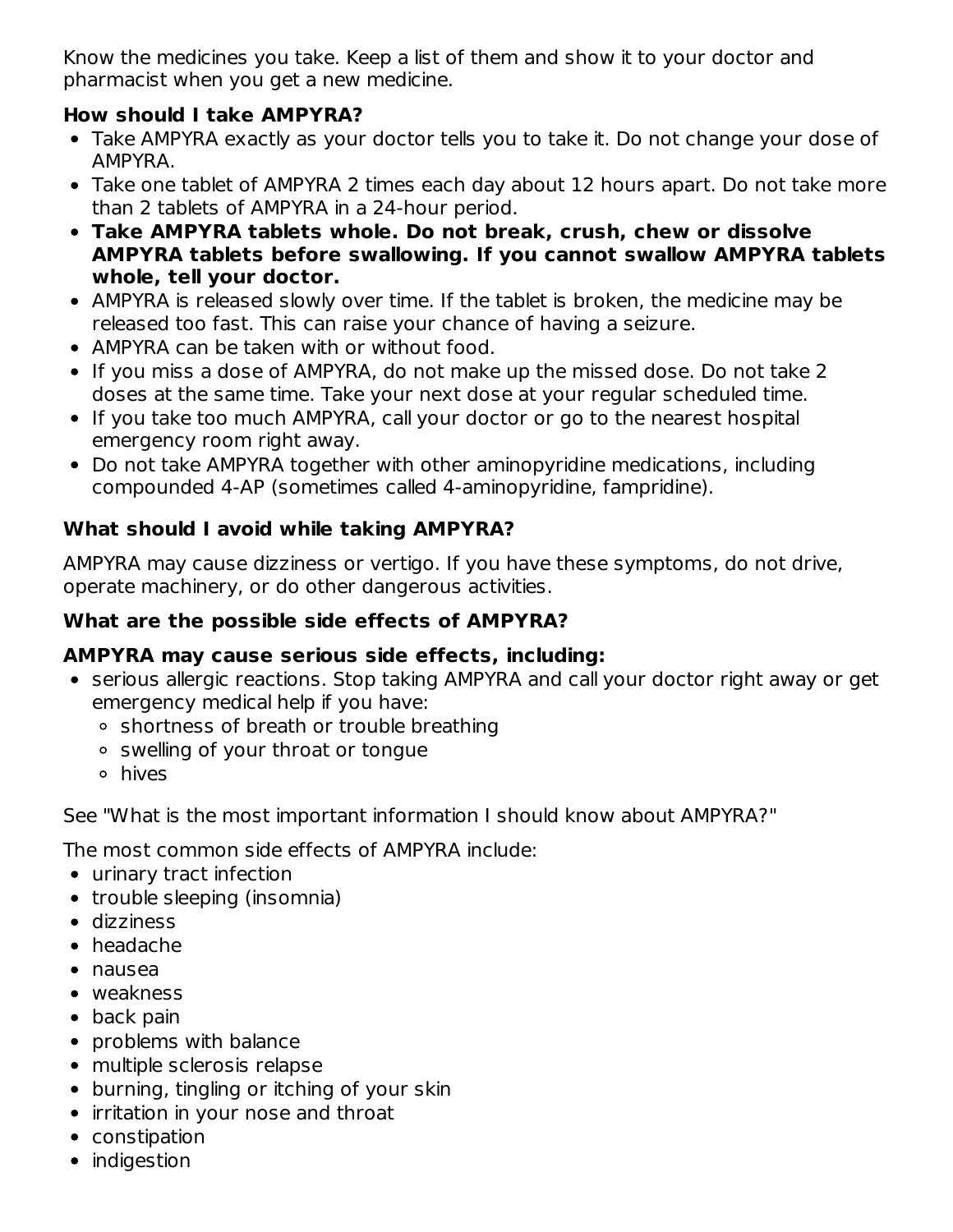• pain in your throat

Tell your doctor if you have any side effect that bothers you or that does not go away.

These are not all the possible side effects of AMPYRA. For more information, ask your doctor or pharmacist.

Call your doctor for medical advice about side effects. You may report side effects to the FDA at 1-800-FDA-1088.

#### **How should I store AMPYRA?**

- Store AMPYRA at 59ºF to 86ºF (15ºC to 30ºC).
- Safely throw away AMPYRA that is out of date or no longer needed.

Keep AMPYRA and all medicines out of the reach of children.

### **General Information about the safe and effective use of AMPYRA**

Medicines are sometimes prescribed for purposes other than those listed in a Medication Guide. Do not use AMPYRA for a condition for which it was not prescribed. Do not give AMPYRA to other people, even if they have the same symptoms that you have. It may harm them.

This Medication Guide summarizes the most important information about AMPYRA. If you would like more information, talk with your doctor. You can ask your pharmacist or doctor for information about AMPYRA that is written for health professionals.

For more information, go to www.AMPYRA.com or call 1-800-367-5109.

#### **What are the ingredients in AMPYRA?**

**Active ingredient:** dalfampridine (previously called fampridine)

**Inactive ingredients:** colloidal silicon dioxide, hydroxypropyl methylcellulose, magnesium stearate, microcrystalline cellulose, polyethylene glycol, and titanium dioxide.

Distributed by: Acorda Therapeutics, Inc. Ardsley, NY 10502

Revised 11/2021

This Medication Guide has been approved by the U.S. Food and Drug Administration.

AMPYRA  $^{\circledR}$  is a registered trademark of Acorda Therapeutics, Inc.

Manufactured for Acorda under license from Alkermes Pharma Ireland Limited (APIL), Athlone, Ireland, utilizing APIL's MatriX Drug Absorption System (MXDAS  $^\circledR$ ) technology.

MXDAS  $\textcircled{\tiny{\textcircled{\tiny{R}}}}$  is a registered trademark of Alkermes Pharma Ireland Limited (APIL).

©2021 Acorda Therapeutics, Inc. All rights reserved.

2111427AK-0

### **PRINCIPAL DISPLAY PANEL - 10 mg Tablet Label**

#### **ampyra** ®

(dalfampridine)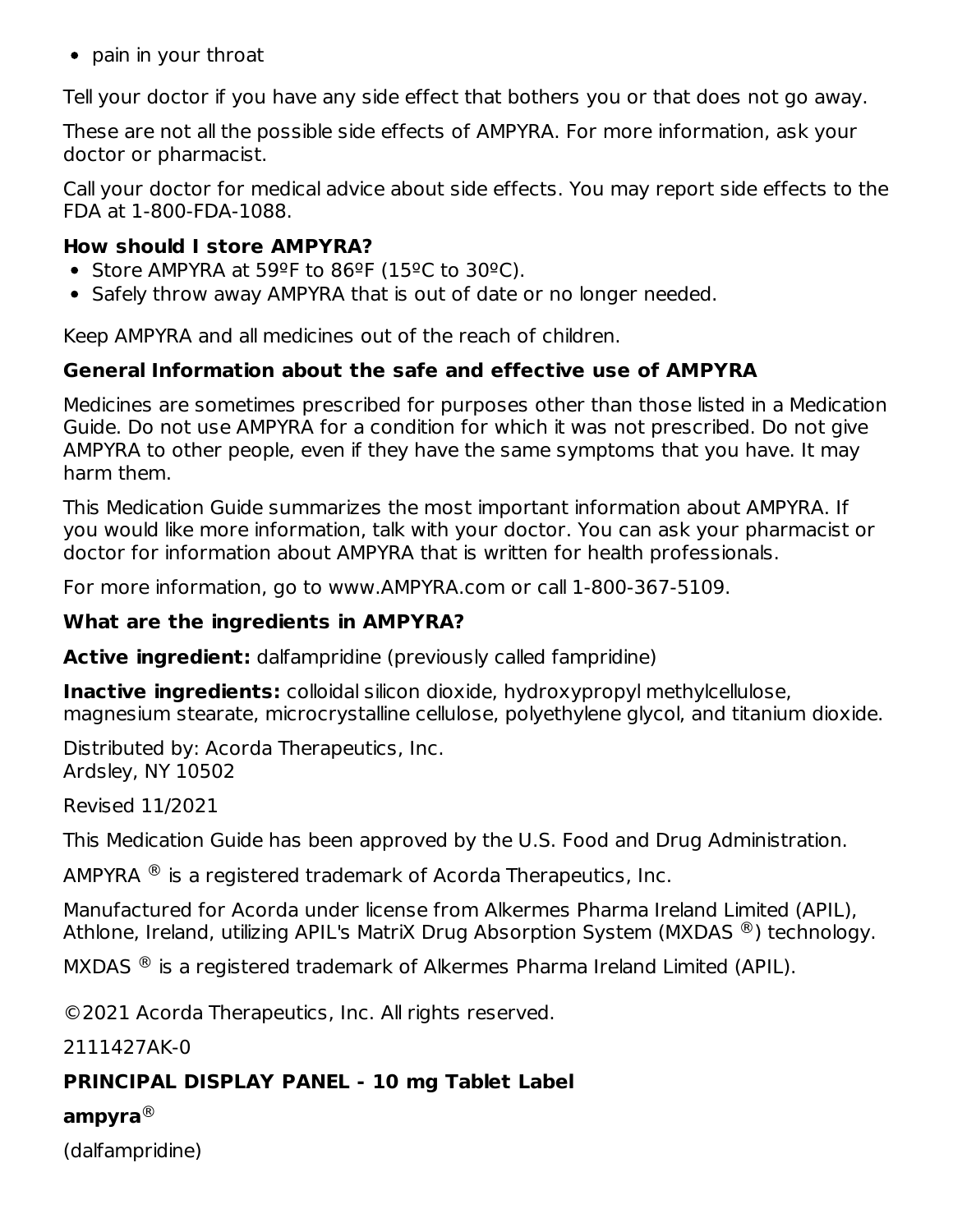#### **Extended Release**

#### **Tablets**

**Rx ONLY**

**10 mg**

#### **PHARMACIST: Dispense the accompanying**

#### **Medication Guide to each patient**

#### **60 tablets**



### **AMPYRA**

dalfampridine tablet, film coated, extended release

| <b>Product Information</b>     |                         |                           |               |  |  |  |
|--------------------------------|-------------------------|---------------------------|---------------|--|--|--|
| <b>Product Type</b>            | HUMAN PRESCRIPTION DRUG | <b>Item Code (Source)</b> | NDC:10144-427 |  |  |  |
| <b>Route of Administration</b> | ORAL                    |                           |               |  |  |  |

| <b>Active Ingredient/Active Moiety</b>                             |                                   |                 |  |  |  |
|--------------------------------------------------------------------|-----------------------------------|-----------------|--|--|--|
| Ingredient Name                                                    | <b>Basis of Strength Strength</b> |                 |  |  |  |
| DALFAMPRIDINE (UNII: BH3B64OKL9) (DALFAMPRIDINE - UNII:BH3B64OKL9) | DALFAMPRIDINE                     | $10 \text{ mg}$ |  |  |  |

| <b>Inactive Ingredients</b>                           |                 |  |  |  |
|-------------------------------------------------------|-----------------|--|--|--|
| <b>Ingredient Name</b>                                | <b>Strength</b> |  |  |  |
| <b>CELLULOSE, MICROCRYSTALLINE (UNII: OP1R32D61U)</b> |                 |  |  |  |
| <b>HYPROMELLOSES (UNII: 3NXW29V3WO)</b>               |                 |  |  |  |
| <b>SILICON DIOXIDE (UNII: ETJ7Z6XBU4)</b>             |                 |  |  |  |
| <b>MAGNESIUM STEARATE (UNII: 70097M6I30)</b>          |                 |  |  |  |
| <b>TITANIUM DIOXIDE (UNII: 15FIX9V2JP)</b>            |                 |  |  |  |
| POLYETHYLENE GLYCOL, UNSPECIFIED (UNII: 3WQ0SDWLA)    |                 |  |  |  |